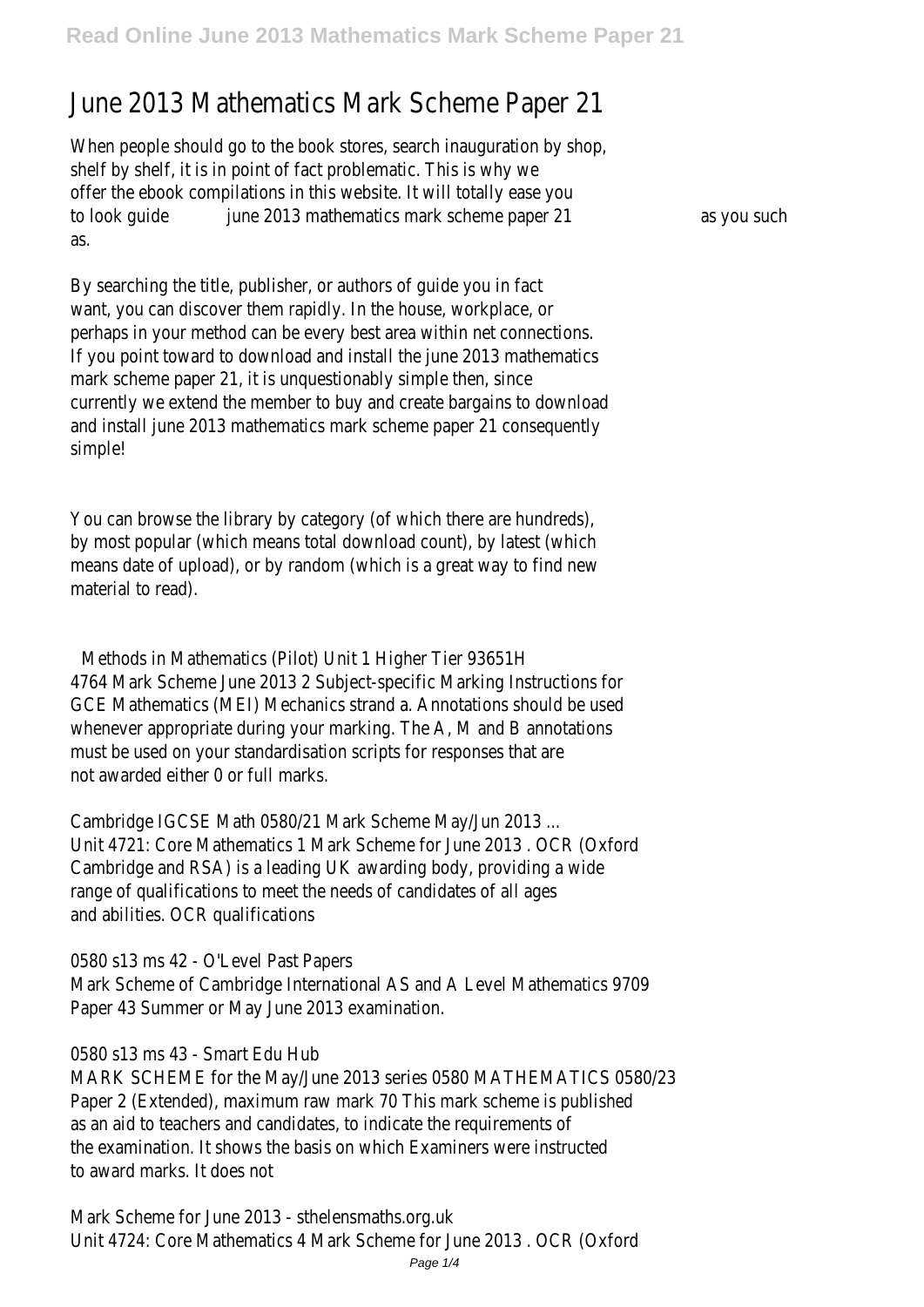Cambridge and RSA) is a leading UK awarding body, providing a wide range of qualifications to meet the needs of candidates of all ages and abilities. OCR qualifications

Mark Scheme for June 2013 - OCR

Mathematics Advanced Subsidiary GCE Unit 4728: Mechanics 1 Mark Scheme for June 2013 . OCR (Oxford Cambridge and RSA) is a leading UK awarding body, providing a wide range of qualifications to meet the needs of candidates of all ages and abilities. OCR qualifications

Mark Scheme (Results) Summer 2013 - Edexcel Mark Scheme (Results) Summer 2013 GCE Statistics 1 (6683/01) ... • All the marks on the mark scheme are designed to be awarded. Examiners should always award full marks if deserved, ... 2. The Edexcel Mathematics mark schemes use the following types of marks:

Maths Genie - GCSE Maths Papers - Past Papers, Mark ... MARK SCHEME for the May/June 2013 series 0580 MATHEMATICS 0580/42 Paper 4 (Extended), maximum raw mark 130 This mark scheme is published as an aid to teachers and candidates, to indicate the requirements of the examination. It shows the basis on which Examiners were instructed to award marks. It does not

### June 2013 Igcse Mark Scheme Mathematics

MARK SCHEME for the May/June 2013 series 0580 MATHEMATICS 0580/41 Paper 4 (Extended), maximum raw mark 130 This mark scheme is published as an aid to teachers and candidates, to indicate the requirements of the examination. It shows the basis on which Examiners were instructed to award marks. It does not

Mark Scheme for June 2013 - sthelensmaths.org.uk Mark schemes are prepared by the Principal Examiner and considered, together with the ... June 2013 – 93651H – AQA GCSE Methods in Mathematics 3 Glossary for Mark Schemes: GCSE examinations are marked in such a way as to award positive achievement wherever possible.

# 0580 s13 ms 41 - Papers | XtremePapers

4732 Mark Scheme June 2013 4 2. Subject-specific Marking Instructions for GCE Mathematics (OCR) Statistics strand a. Annotations should be used whenever appropriate during your marking. The A, M and B annotations must be used on your standardisation scripts for responses that are not awarded either 0 or full marks.

# Mark Scheme for June 2013 - Papers

they mark the last. 2 Mark schemes should be applied positively. Candidates must be rewarded for what they have shown they can do rather than penalised for omissions. 3 All the marks on the mark scheme are designed to be awarded. Examiners should always award full marks if deserved, i.e if the answer matches the mark scheme.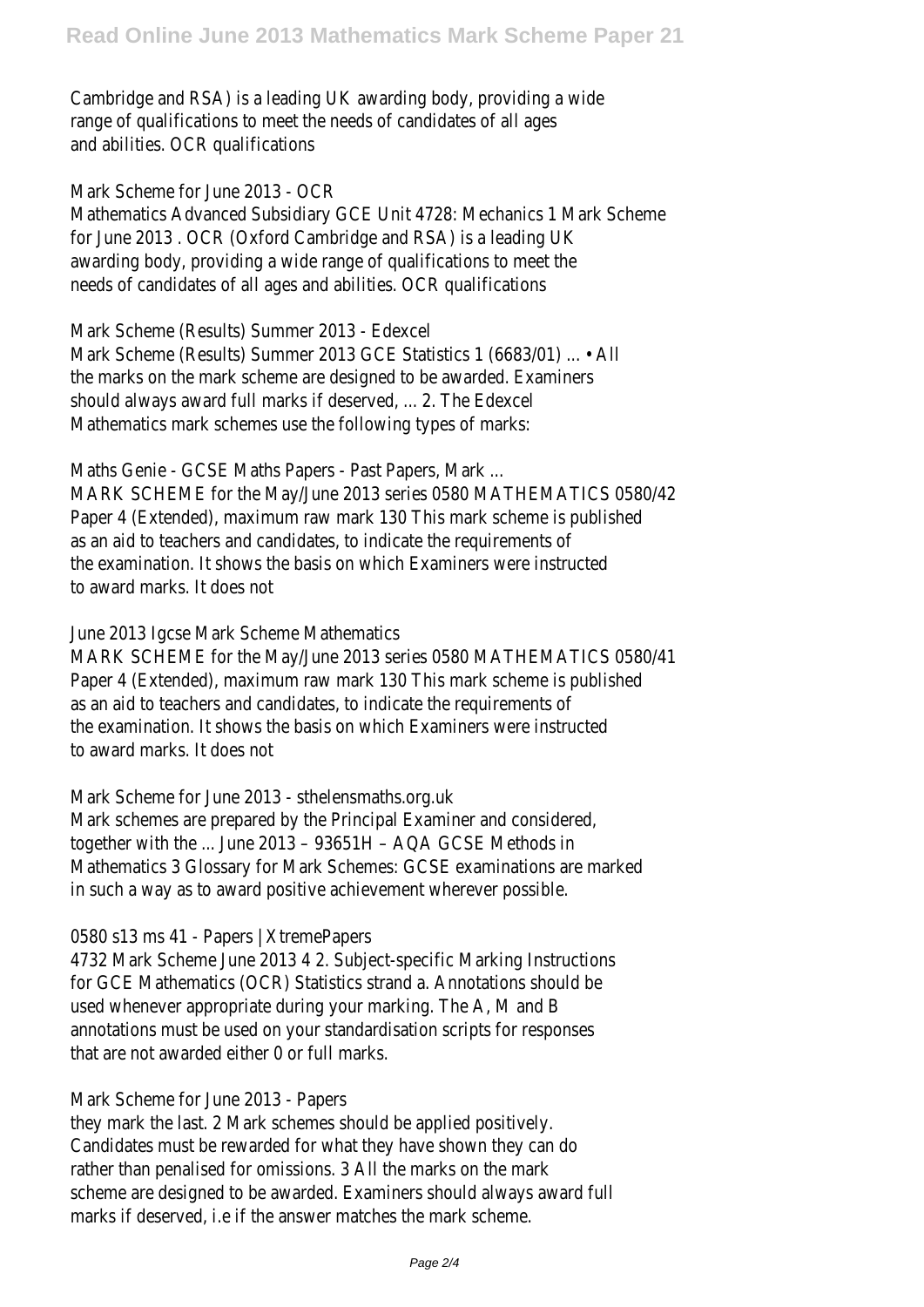### June 2013 Mathematics Mark Scheme

Mark Scheme (Results) Summer 2013 ... 2. The Edexcel Mathematics mark schemes use the following types of marks: ... (But note that specific mark schemes may sometimes override these general principles). Method mark for solving 3 term quadratic: 1.

0580 s13 ms 23 - Smart Edu Hub Mark Scheme (Results) Summer 2013 GCSE Mathematics (Linear) 1MA0 Higher (Non-Calculator) Paper 1H

Mark Scheme (Results) Summer 2013 - Maths Genie About Maths. June 2013 Mark Scheme Maths Igcse 123jetztmein De. June 2013 Maths Mark Scheme PDF Download. Maths – IGCSE Past Papers. 0580 S13 Ms 22 O Level Past Papers. Mark Scheme Results Summer 2013 Qualifications Pearson Com. Edexcel June 2013 Maths Mark Schemes The Student Room. General Certificate Of Secondary Education Component J567 ...

Mark Scheme for June 2013 - OCR

Edexcel past papers with mark schemes and model answers. ... AQA Exam Papers (External Link) Grade Boundaries For GCSE Maths I am using the Casio Scientific Calculator: Casio Scientific Calculator. New 1-9 Specification GCSE Exam ... June 2013 Calculator: Mark Scheme: Solutions: March 2013 Non Calculator: Mark Scheme: Solutions: March 2013 ...

Mark Scheme for June 2013 - a-levelpastpapers.co.uk MARK SCHEME for the May/June 2013 series 0580 MATHEMATICS 0580/43 Paper 4 (Extended), maximum raw mark 130 This mark scheme is published as an aid to teachers and candidates, to indicate the requirements of the examination. It shows the basis on which Examiners were instructed to award marks. It does not

Mark Scheme (Results) Summer 2013 - Edexcel Mark Scheme of Cambridge IGCSE Mathematics 0580 Paper 21 Summer or May June 2013 examination.

Mark Scheme (Results) Summer 2013 - Revision Maths 4771 Mark Scheme June 2013 4 NB Follow these maths-specific instructions rather than those in the assessor handbook. h For a genuine misreading (of numbers or symbols) which is such that the object and the difficulty of the question remain unaltered, mark according to the scheme but following through from the candidate's data.

Cambridge AS & A Level Math 9709/43 Mark Scheme May/Jun ... Some question papers and mark schemes are no longer available after three years, due to copyright restrictions (except for Maths and Science). Teachers can get past papers earlier, from 10 days after the